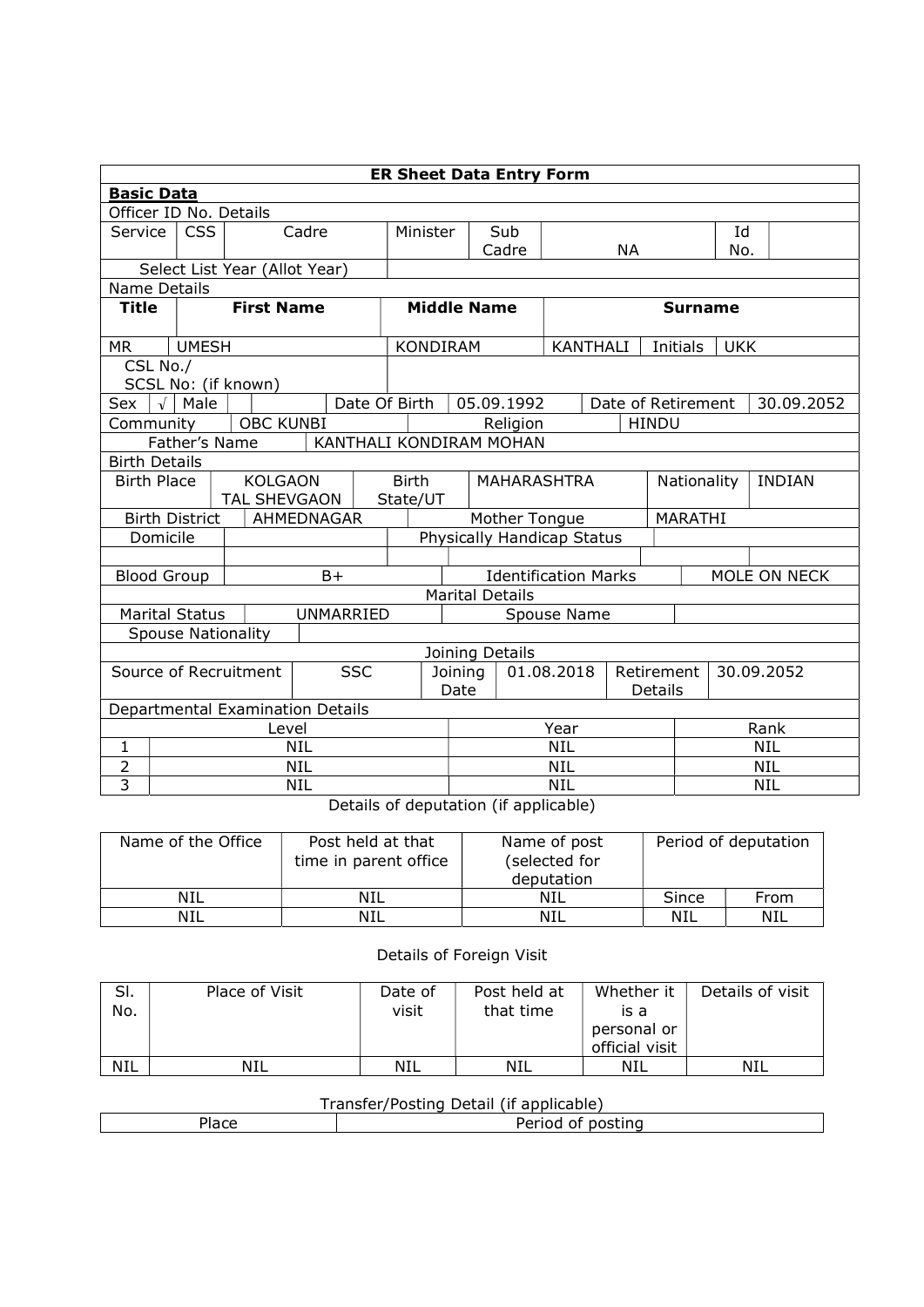|                                         |                                            |                | Since              |            |                                     |                            |                 |                               | From                    |                                  |                                                                                                           |  |
|-----------------------------------------|--------------------------------------------|----------------|--------------------|------------|-------------------------------------|----------------------------|-----------------|-------------------------------|-------------------------|----------------------------------|-----------------------------------------------------------------------------------------------------------|--|
| <b>NIL</b>                              |                                            |                |                    | <b>NIL</b> |                                     |                            |                 |                               | <b>NIL</b>              |                                  |                                                                                                           |  |
|                                         | Remarks (if any)                           |                |                    |            |                                     |                            |                 |                               |                         |                                  |                                                                                                           |  |
| Language known                          |                                            |                |                    |            |                                     |                            |                 |                               |                         |                                  |                                                                                                           |  |
|                                         |                                            |                |                    |            |                                     |                            | <b>Read</b>     |                               | <b>Write</b>            | <b>Speak</b>                     |                                                                                                           |  |
| Known                                   | Indian Language<br>MARATHI<br>$\mathbf{1}$ |                |                    |            |                                     |                            |                 | <b>YES</b>                    |                         | <b>YES</b>                       | <b>YES</b>                                                                                                |  |
|                                         |                                            | $\overline{2}$ |                    | HINDI      |                                     |                            |                 | <b>YES</b>                    |                         | <b>YES</b>                       | <b>YES</b>                                                                                                |  |
| 3                                       |                                            |                | <b>ENGLISH</b>     |            |                                     |                            | <b>YES</b>      |                               | <b>YES</b>              | <b>YES</b>                       |                                                                                                           |  |
|                                         |                                            |                |                    |            |                                     |                            |                 |                               |                         |                                  |                                                                                                           |  |
| Foreign Languages<br>1                  |                                            |                |                    | NIL        |                                     |                            |                 | <b>NIL</b>                    |                         | <b>NIL</b>                       | <b>NIL</b>                                                                                                |  |
|                                         |                                            | $\overline{2}$ |                    | <b>NIL</b> |                                     |                            |                 | <b>NIL</b>                    |                         | <b>NIL</b>                       | <b>NIL</b>                                                                                                |  |
|                                         |                                            | $\overline{3}$ |                    | <b>NIL</b> |                                     |                            | <b>NIL</b>      |                               |                         | <b>NIL</b>                       | <b>NIL</b>                                                                                                |  |
|                                         |                                            |                |                    |            |                                     |                            |                 |                               |                         |                                  | Qualification (Use extra photocopy sheets for multi qualifications, experience, training, awards details) |  |
|                                         | Qualification                              |                |                    |            |                                     | Discipline                 |                 |                               |                         |                                  | Specialization 1                                                                                          |  |
|                                         | <b>B.SC</b>                                |                |                    |            |                                     |                            |                 |                               | <b>PHYSICS</b>          |                                  |                                                                                                           |  |
|                                         | Year                                       |                |                    |            | Division                            |                            |                 | <b>CGPA</b>                   |                         |                                  | Specialization 2                                                                                          |  |
| <b>PASS WITHOUT</b><br>2013             |                                            |                | <b>DIVISION</b>    |            |                                     |                            |                 |                               |                         |                                  |                                                                                                           |  |
| Institution                             |                                            |                |                    | University |                                     |                            |                 | Place                         |                         | Country                          |                                                                                                           |  |
| N.A.C.&Sci. College,<br><b>SHEVGAON</b> |                                            |                | <b>PUNE</b>        |            |                                     |                            | <b>SHEVGAON</b> |                               |                         | <b>INDIA</b>                     |                                                                                                           |  |
| <b>Experience</b>                       |                                            |                |                    |            |                                     |                            |                 |                               |                         |                                  |                                                                                                           |  |
| Type of Posting                         |                                            |                |                    |            |                                     | <b>TEMPORARY</b>           |                 |                               |                         |                                  |                                                                                                           |  |
|                                         |                                            |                |                    |            |                                     |                            |                 |                               |                         |                                  |                                                                                                           |  |
|                                         |                                            | Designation    |                    |            |                                     |                            |                 | LABORATORY ASSISTANT - GR. II |                         |                                  |                                                                                                           |  |
|                                         |                                            | Ministry       |                    |            |                                     |                            |                 |                               | MOWR RD & GR            |                                  |                                                                                                           |  |
|                                         |                                            |                |                    |            |                                     |                            |                 |                               |                         |                                  |                                                                                                           |  |
|                                         |                                            | Office         |                    |            |                                     |                            |                 |                               | <b>CWPRS</b>            |                                  |                                                                                                           |  |
|                                         |                                            |                |                    |            |                                     |                            |                 |                               |                         |                                  |                                                                                                           |  |
|                                         | <b>Experience Subject</b>                  |                |                    |            |                                     |                            |                 |                               | Period of Posting       |                                  |                                                                                                           |  |
|                                         | Major                                      |                |                    |            | Minor                               |                            |                 |                               |                         | From                             | To                                                                                                        |  |
|                                         |                                            |                |                    |            |                                     |                            |                 |                               |                         |                                  |                                                                                                           |  |
|                                         |                                            |                |                    |            |                                     |                            |                 |                               |                         |                                  | Note:-Refer the Annexure to fill above Major, Minor Subjects and below given training subject             |  |
| Training<br><b>Training Year</b>        |                                            |                |                    |            |                                     |                            |                 |                               |                         |                                  |                                                                                                           |  |
|                                         |                                            |                |                    |            | <b>Training Name</b>                |                            |                 |                               | <b>Training Subject</b> |                                  |                                                                                                           |  |
|                                         |                                            |                |                    |            |                                     | Field Visit Country        |                 |                               |                         | Field Visit Place (within India) |                                                                                                           |  |
|                                         |                                            |                |                    |            |                                     |                            |                 |                               |                         |                                  |                                                                                                           |  |
| Sponsoring Authority                    |                                            |                | Period of Training |            |                                     |                            | Duration        |                               | Result                  |                                  |                                                                                                           |  |
|                                         |                                            |                | To<br>From         |            |                                     |                            | in Weeks)       |                               | Qualified               |                                  |                                                                                                           |  |
|                                         |                                            |                |                    |            |                                     |                            |                 |                               |                         |                                  | Not Qualified                                                                                             |  |
| Type of Activity:                       |                                            |                |                    |            |                                     | <b>Awards/Publications</b> |                 |                               |                         | Non Academic                     |                                                                                                           |  |
| <b>Activity Area</b>                    |                                            |                |                    |            | Academic<br><b>Activity Subject</b> |                            |                 |                               | <b>Activity Title</b>   |                                  |                                                                                                           |  |
|                                         |                                            |                |                    |            |                                     |                            |                 |                               |                         |                                  |                                                                                                           |  |
| Month<br>Day                            |                                            |                | Year               |            | Activity<br>Description/Remarks     |                            |                 |                               | Level                   |                                  |                                                                                                           |  |
|                                         |                                            |                |                    |            |                                     |                            |                 |                               |                         |                                  |                                                                                                           |  |